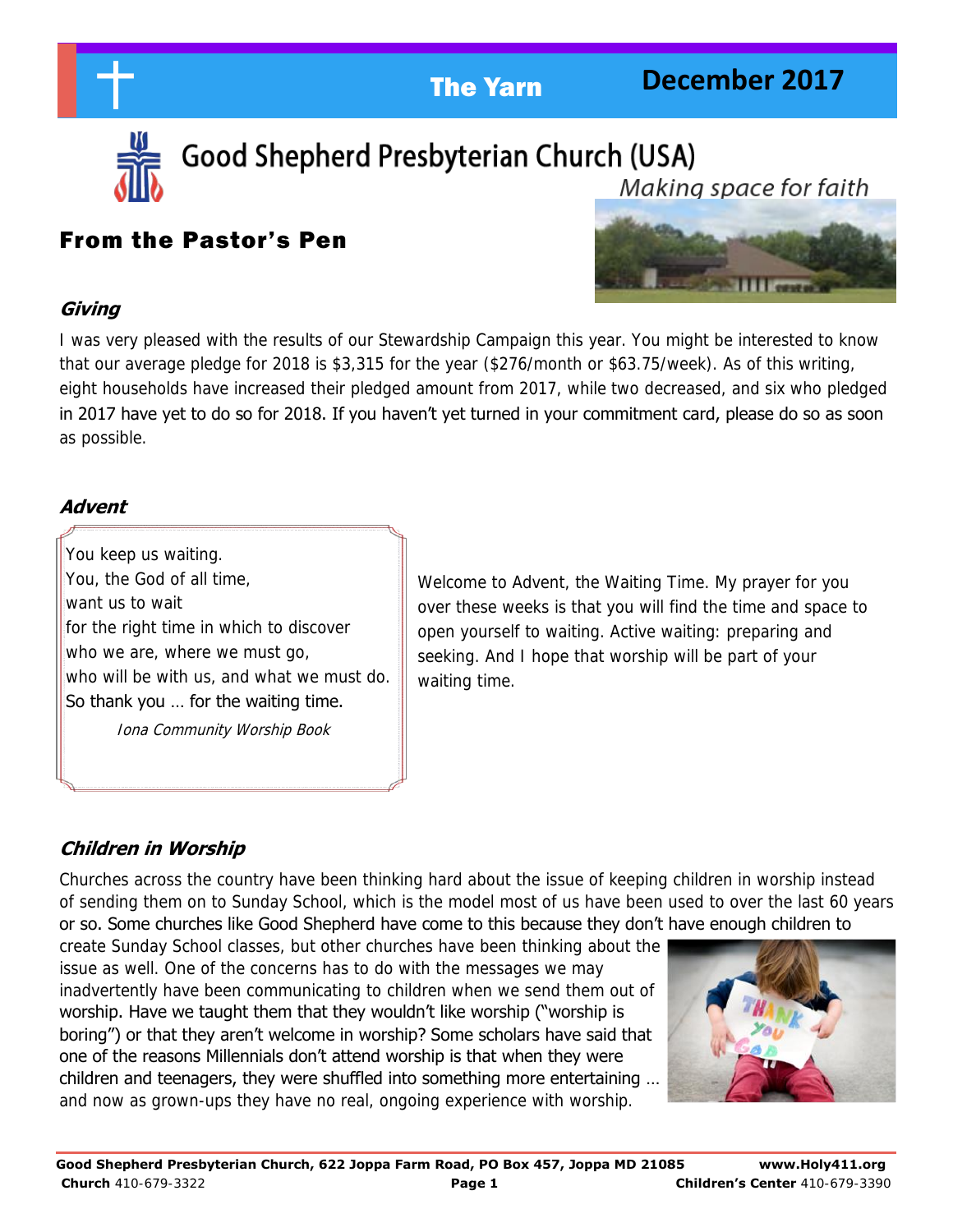## From the Pastor's Pen Cont.

I believe that it's important for children to be in worship as much as possible because this is the core of our life together—all of us—as Christians. I also recognize that children can be disruptive. But Jesus told his disciples to let the children come to him (and I'll bet some of those Palestinian toddlers were noisy and sticky!) Churches all over are learning to expand their hospitality in the sanctuary to include little voices singing and giggling and asking questions, little hands running trucks on the backs of pews, and little legs running up and down the aisles.

At Good Shepherd we're going to try an experiment for Advent that's meant to show children that they are welcomed and also give them ways to participate in worship that fit their ages. In the back of the sanctuary will be a table and a rug where children are welcome to look at books, play with quiet blocks, color Bible story pages, and more. The children may go back and forth between the children's area and their families. Some may choose not to participate at all. But we're committed to welcoming—and even teaching—our children in worship.

## **Service of the Longest Night**

Christmas is a joyful time. Absolutely. But for some of us, it can also be a difficult time. In my own family, deaths seem to happen between Thanksgiving and Christmas: my brother, my grandmother, my mother, my father, my grandfather, an aunt I never knew. So there's joy—and there's also tenderness. Sadness. Blue times. For some of us it's grief over deaths, for others for the loss of jobs or health or friendships—or simply depressing news of the world.

On Thursday, Dec. 21, the Winter Solstice, we will hold a Service of the Longest Night—designed to acknowledge the darkness in our lives even while we hold to the promise of light. There will be scripture readings, prayers, and hymns … silence and candle lighting. It's a gentle service, a hopeful service.

I hope you'll plan to come and that you'll invite friends and neighbors.

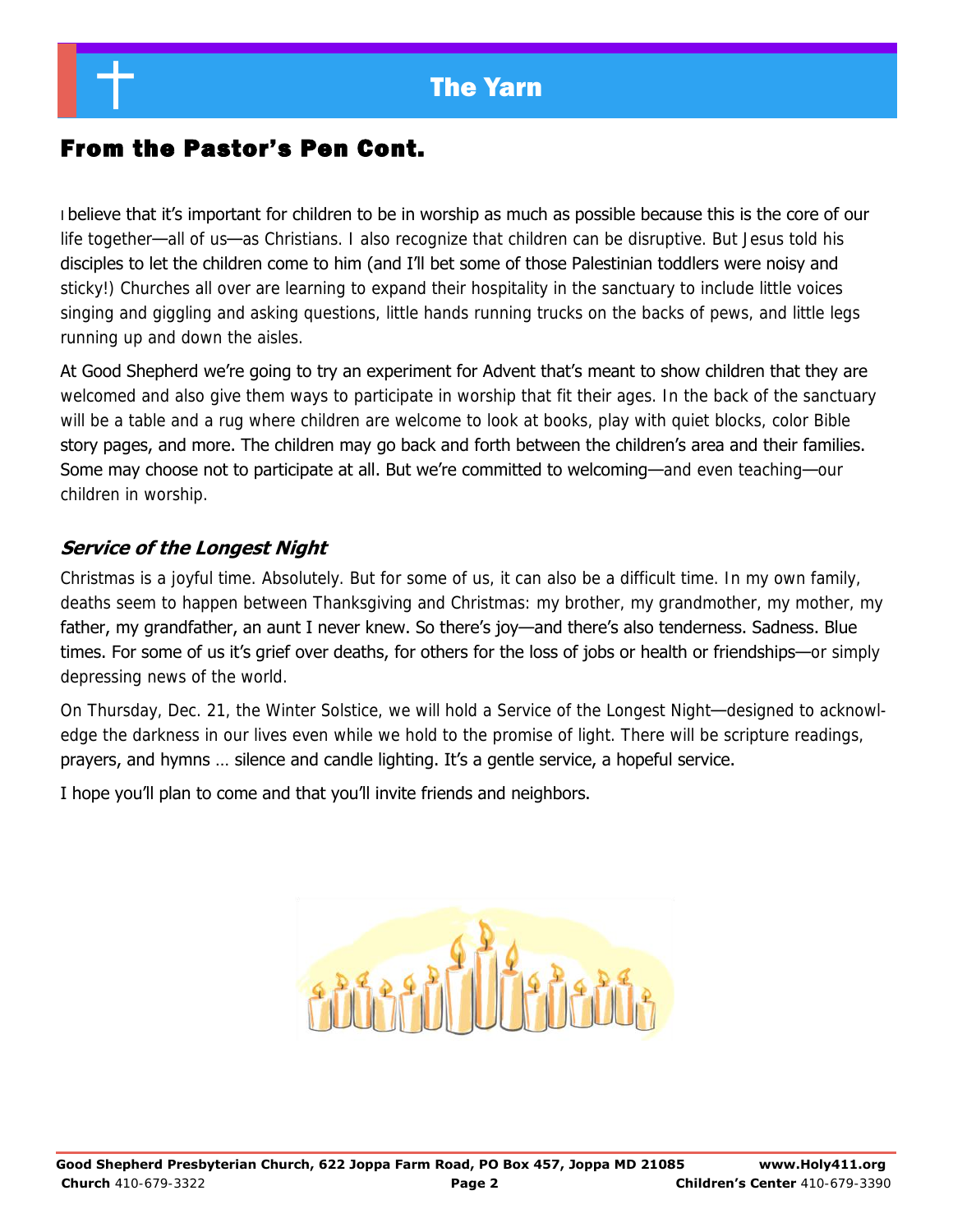## An Advent of Gratitude

The purpose of this Advent of Gratitude is to remind us of the gifts we already have, what we often take for granted, what we can and should be grateful for. Each daily reminder includes a suggested contribution amount, to be given to a charity of your choice at the end—preferably one that serves those less fortunate.

- Day 1: Pay 25¢ for each woman in your family who graduated from high school.
- Day 2: If you rode in a car today, pay \$1.00. Pay \$2.00 if you drove the car.
- Day 3: Count the light switches in your house. Pay 25¢ for each one.
- Day 4: How many pairs of shoes and/or boots do you own? Pay 10¢ per pair.
- Day 5: If you have never experienced having your electricity or heat shut off due to inability to pay the bill, pay \$5.00.
- Day 6: If you have traveled outside the U.S., pay \$2.00. Pay an extra \$2.00 if you have traveled within the past six months.
- Day 7: Pay \$2.00 if you've bought a gourmet coffee in the past month.
- Day 8: If you went to work today and earned an income, pay \$2.00.
- Day 9: Pay \$1.00 for every refrigerator/freezer in your home.
- Day 10: Count every cell phone in your home. Pay \$1.00 per phone.
- Day 11: If you graduated from college, pay \$1.00 per degree.
- Day 12: How many televisions do you have? Pay \$1.00 per TV. Pay \$1.00 extra if you subscribe to Netflix.
- Day 13: Open your pantry. If there is more food than you can consume in two days, pay \$2.00.
- Day 14: Pay \$2.00 if you have more than one bank account. Pay an extra \$2.00 if you have investments that earn income.
- Day 15: If you slept in a warm bed last night, pay \$2.00.
- Day 16: If you have visited your doctor this past year for something relatively minor, pay \$2.00.
- Day 17: Count the faucets in your home. Pay 50¢ per faucet.
- Day 18: If you've bought gifts for others this season, pay \$1.00. If you added "a little something" for yourself, pay an extra \$1.00.
- Day 19: If your home has more than 25 books, pay \$1.00. If more than 50, \$2.00.
- Day 20: If your parents had a high school education, pay \$1.00. If one attended college, pay \$2.00—\$3.00 if both attended.
- Day 21: If you are traveling more than 75 miles for Christmas festivities, pay \$1.00. Pay \$2.00 if you are confident your vehicle will get you there.
- Day 22: Count the coats in your closet. Pay 25¢ per coat or jacket.
- Day 23: Pay \$2.00 if you can name more than 5 people who love you.
- Day 24: If you have a pet, pay \$2.00. Pay an additional \$2.00 if you have more than one.

### **Donation Time! Merry Christmas!**

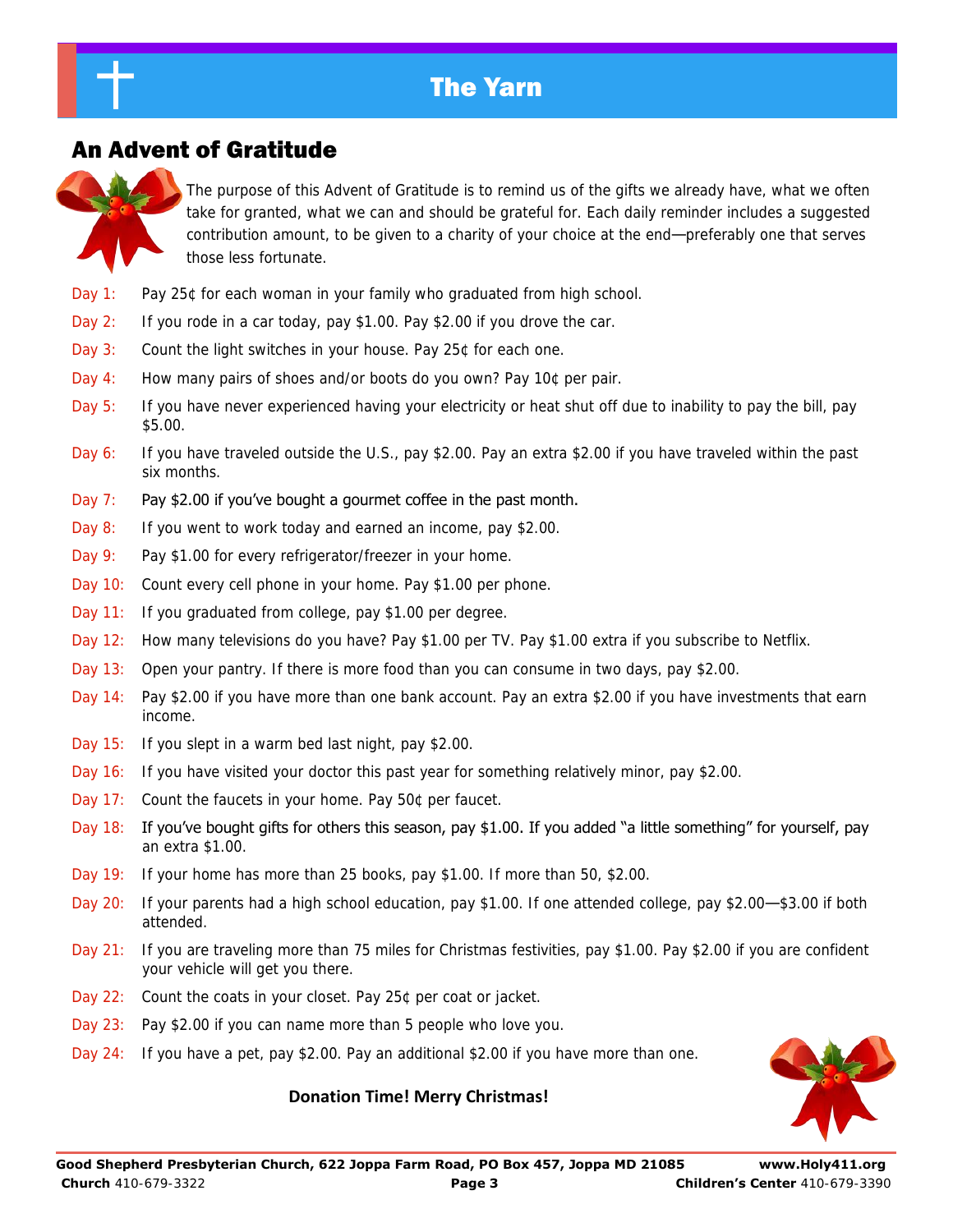

## Cantata—December 17



Our choir has once agian combined with Cowenton and Piney Grove United Methodist churches for our 2017 cantata "O Little Town of Bethlehem" by Russell Mauldin and Sue C. Smith. This cantata has a beautiful video accompaniment. It will be performed at Cowenton Methodist Church on Sunday, December 10, at 9:30 am and at Good Shepherd Presbyterian on December 17 at 11:00 am. We look forward to sharing the story of the birth of our Savior in song with you. Please invite your family and friends to enjoy this musical.



## Women's Bible Study

Thursday, December 14, 2017—10:00 – 11:30 - Upper Room

*Cloud of Witnesses: The Community of Christ in Hebrews*  **BIBLE STUDY-LESSON 4– In Community with God's Messengers**



**READ THE FOLLOWING: Genesis 28:10-22; Daniel 3:8-30; Matthew 1:18-25; Luke 1:5- 17; 1:26-38, 2:8-14; Hebrews 1:3-14; 13:1-2** 

**Advent and Christmas are season of hope. What hopes do you have during the Advent and Christmas time of year?** 

**KEY IDEA: Lesson 4 takes us on a tour of angelic messengers in the Bible, and reminds us that we never know when an encounter may bring us God's messages of love and support.** 

**Let's celebrate God's messengers by bringing an angel to display at the next lesson: ornament, figurines, picture, Christmas card, etc.** 

PRAYER LEADER: Erica Robinson HOSPITALITY: Millie and Ruth

CLOUD OF WITNESSES: Ellie



### **RANDOM ACTS OF KINDNESS**

WE WILL BE GOING OUT FOR LUNCH-SILVER MOON DINER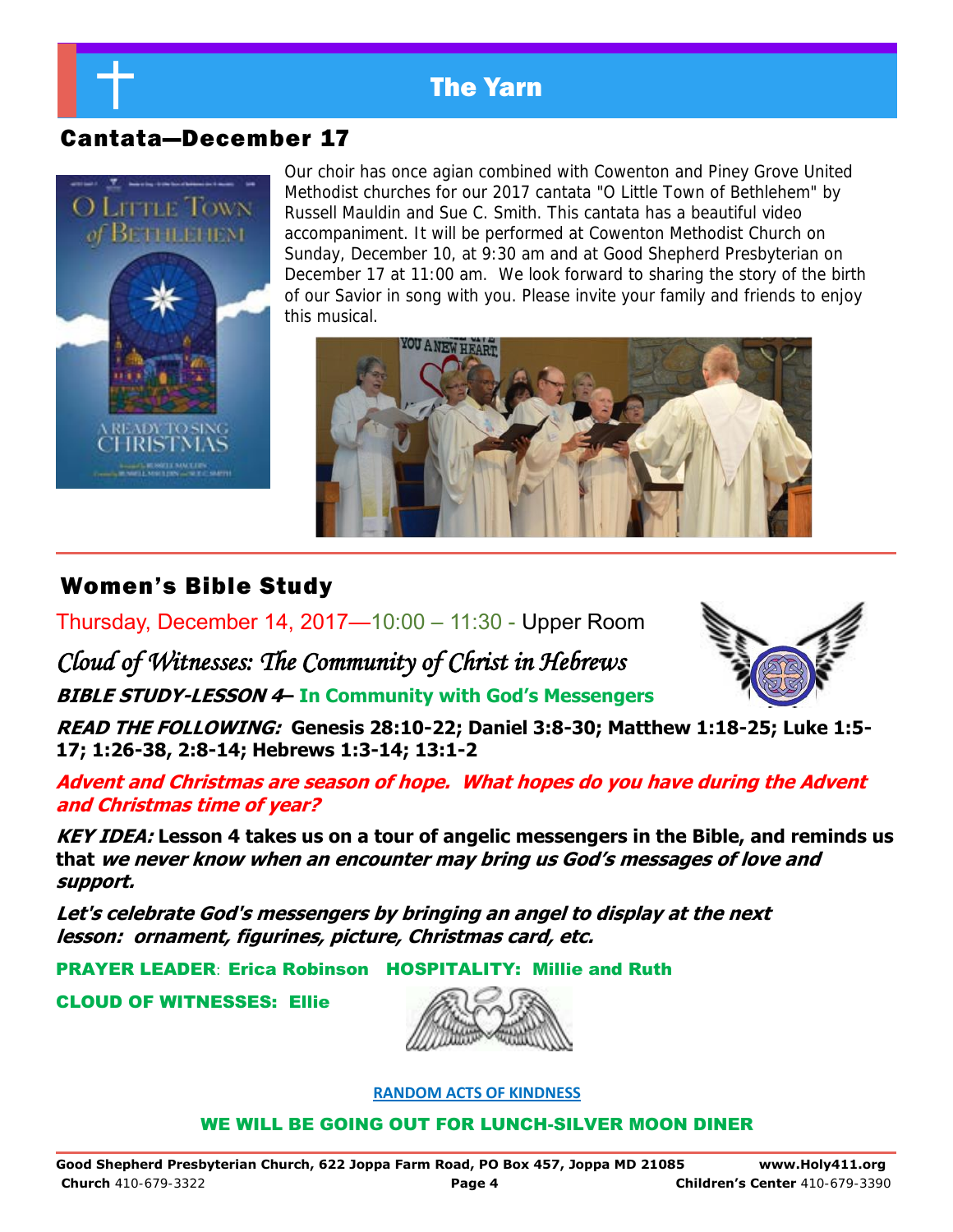# Sharing Table

As we prepare for our service at The Sharing Table, 2018, please be advised that our service times are the same, the second Saturdays in February-the 10th and August-the 11th.

It has been suggested that we change our menu. I think the suggestion was to go back to a chicken dish. Whoever suggested that we change - sorry I don't remember who made the suggestion - please provide the recipe ASAP to give those who do the cooking a chance to provide concurrence or objections.



Happy Thanksgiving, Merry Christmas and Happy New Year!! Bill Starke

## Congratulations

Congratulations to Bailey Meyer and Dylan Weathers (Jenna Shunk's sister and brother) for being on the Distinguished Honor Roll at Joppatowne High School.

## Thank You

Thank you to all who filled out and turned in a 2018 Estimate of Giving card. If this has slipped your mind please bring it to church or mail it as soon as possible, so that we can finish developing the budget. Thank you for your generosity.

Ellie Pfoutz

## Session Highlights: November 9, 2017

In an effort to keep the congregation informed of what's going on at Session meetings, we are committing to reporting on each meeting in the next Yarn.

Church members are always welcome at Session meetings, which are held on the second Thursday of each month at 7:00.

Parking Lot Project: The parking lot repair is almost complete. Landscaping will be completed in the Spring.

Review of Membership Rolls: The review of church membership rolls is almost complete. Letters were sent to people who have neither attended nor supported the church in more than two years. In December, Session will review the membership list and determine who should be removed from the rolls.

2018 Budget: The draft 2018 budget was presented for review and discussion by the Finance Committee. Session agree that at least 5% of the total amount of pledges and loose plate offerings should be used for mission expenses.

Security: Property Committee is looking into replacing the outer church doors with doors that have panic bars and installing additional security cameras.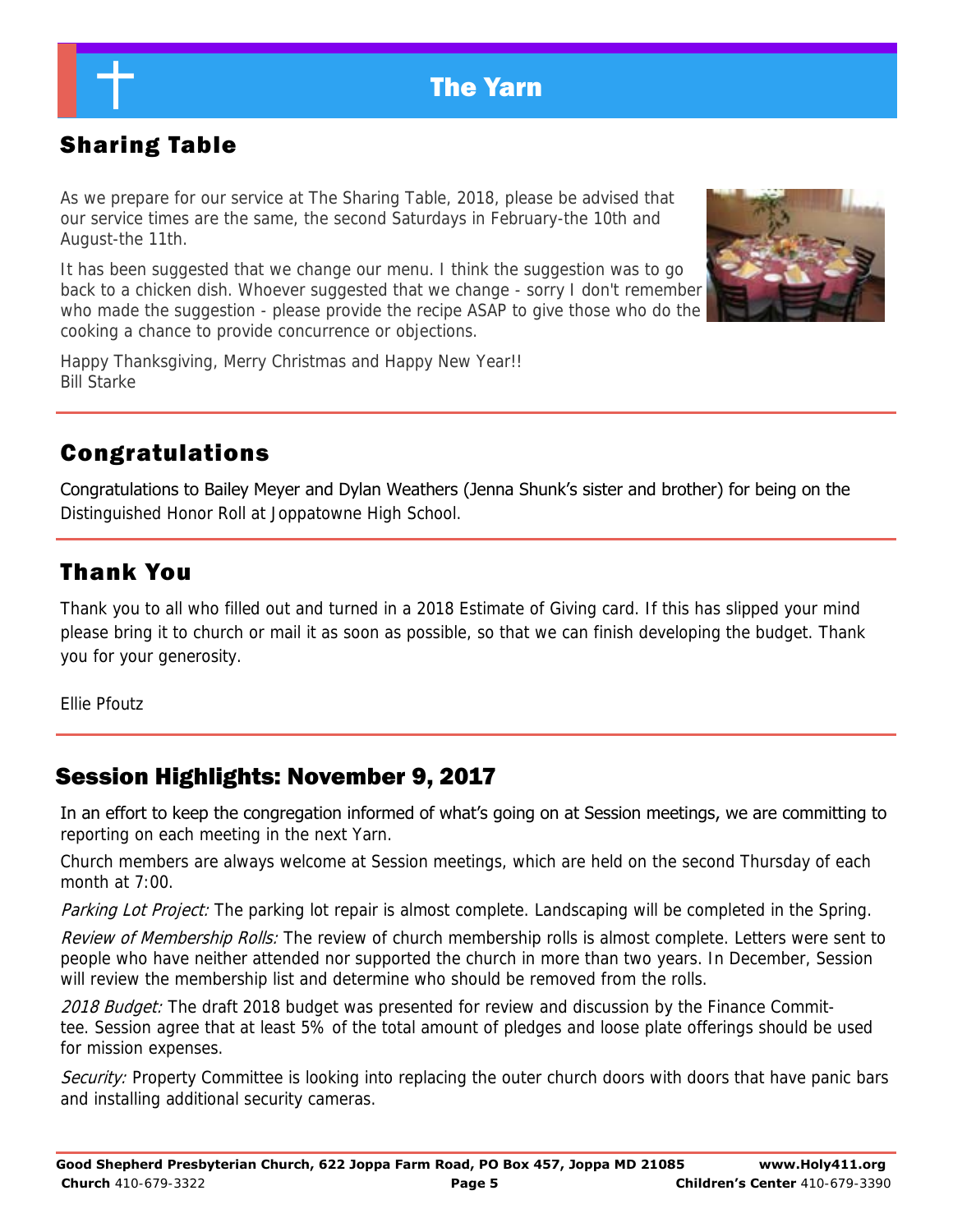

Good Shepherd had a busy November. Due to your generosity we provided Thanksgiving dinners to 25 families. Thank you for being a blessing to those less fortunate.

You asked and we listened! The new "Star Kids" Program was well received. We delivered 26 Christmas presents to Extreme Family Outreach. Our gifts will be distributed on Monday, December 4th at their annual "Holiday of Hope" Christmas Party. Thank you for bringing a smile to a child.

We hope to work with this organization in other areas. Check them out on Facebook, or pick up a brochure.

Know of someone ill, needing a visit? Contact Elaine Tich and give her the information.

Reminder: Redners tapes are being collected.

We wish you a Merry Christmas!

## Deacons Shepherd's Kids

We continue to carry out our mission to share Jesus with the young children in our community. We give thanks for our members who show up each week to cook and lead the children. If you have not ever volunteered, you have no idea the joy you are missing. We will meet with the children on December 13th and 20th from 5:30- 7:00 pm. Feel free to invite children and join us if you are so moved.

THE ICE CREAM WAS DELICIOUS! Thanks Mrs. Jeanette!



### **HAPPY DECEMBER BIRTHDAY**

**8 Eleanor Williams 10 Elaine Tich 11 Lou Cosner 12 Kathleen Causey 13 Redet Fiseha 13 Jim Petnic 14 Carl Phillips 15 Gert Bruno 16 Ellie Pfoutz 18 Wayne Douglas 20 Nancy Byrne 24 Jerry Tich 30 Christene Bohns** 

| <b>Happy &amp; Happy</b> |  |  |
|--------------------------|--|--|
|--------------------------|--|--|

**HAPPY ANNIVERSARY December 18, 1960 Elaine and Jerry Tich** 

**December 19, 2004 Edith and David Burns** 

**December 21, 2013 Valerie & Barry Davis** 

The Deacons would like the church family to know your important day! If we do not have yours in our file, please notify Ellie Pfoutz, 410-679-4813.

|                | Ushers: |                              | <b>Tellers:</b>   | <b>Readers:</b>           |
|----------------|---------|------------------------------|-------------------|---------------------------|
| <b>Ushers</b>  | Dec. 3  | Petnic, Workman              | Bohns, Kent       | PreVatte                  |
| <b>Tellers</b> |         | Dec. 10 Tich, McKemy, Morgan | Starke, Webster   | Baranowski                |
|                | Dec. 17 | Douglas, Webster, Starke     | Pfoutz, Tich      | Cantata                   |
| <b>Readers</b> | Dec. 24 | Maas, Wronowski              | PreVatte, Workman | 11:00-Young 7:00-PreVatte |
|                | Dec. 31 | Young                        | Baranowski, Maas  |                           |

**Good Shepherd Presbyterian Church, 622 Joppa Farm Road, PO Box 457, Joppa MD 21085 www.Holy411.org Church** 410-679-3322 **Page 6 Children's Center** 410-679-3390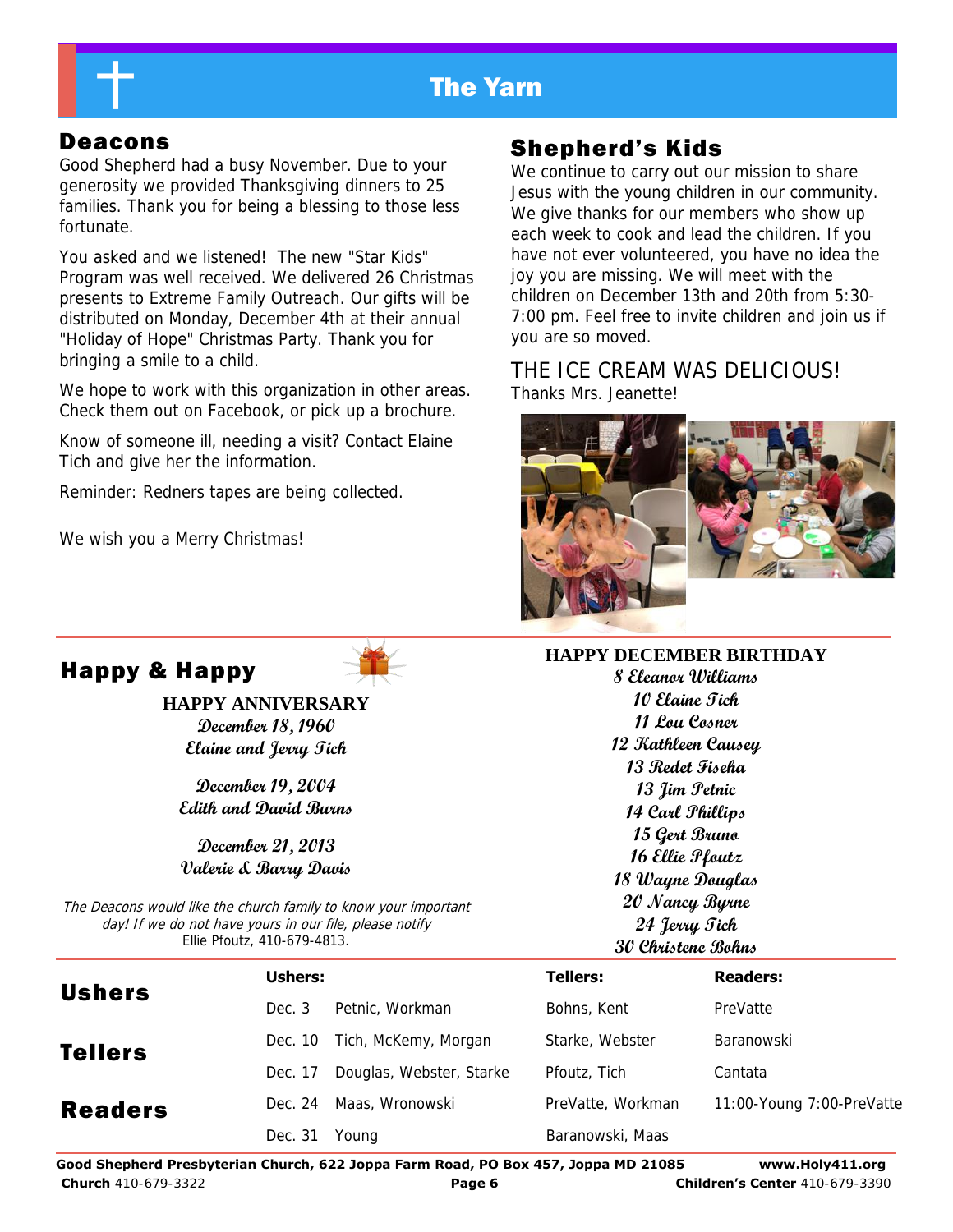

## CHRISTMAS PARTY

&

## GIFT EXCHANGE

**ALL**

**WOMEN OF GOOD SHEPHERD CONGREGATION** 

**Are invited** 

### **Monday, December 11th**

 $5:30 - 8:30$  p.m.

Upper Room

Pot Luck Dinner

Gift Exchange - \$15.00 (optional)

ĺ

## CHRISTMAS SCHEDULE

**December 17 Cantata 11:00 December 21 Service of the Longest Night 7:00 December 24 Sunday Worship 11:00 Christmas Eve Family Service 4:00 Christmas Eve Candlelight Service 7:00 December 25 Merry Christmas**